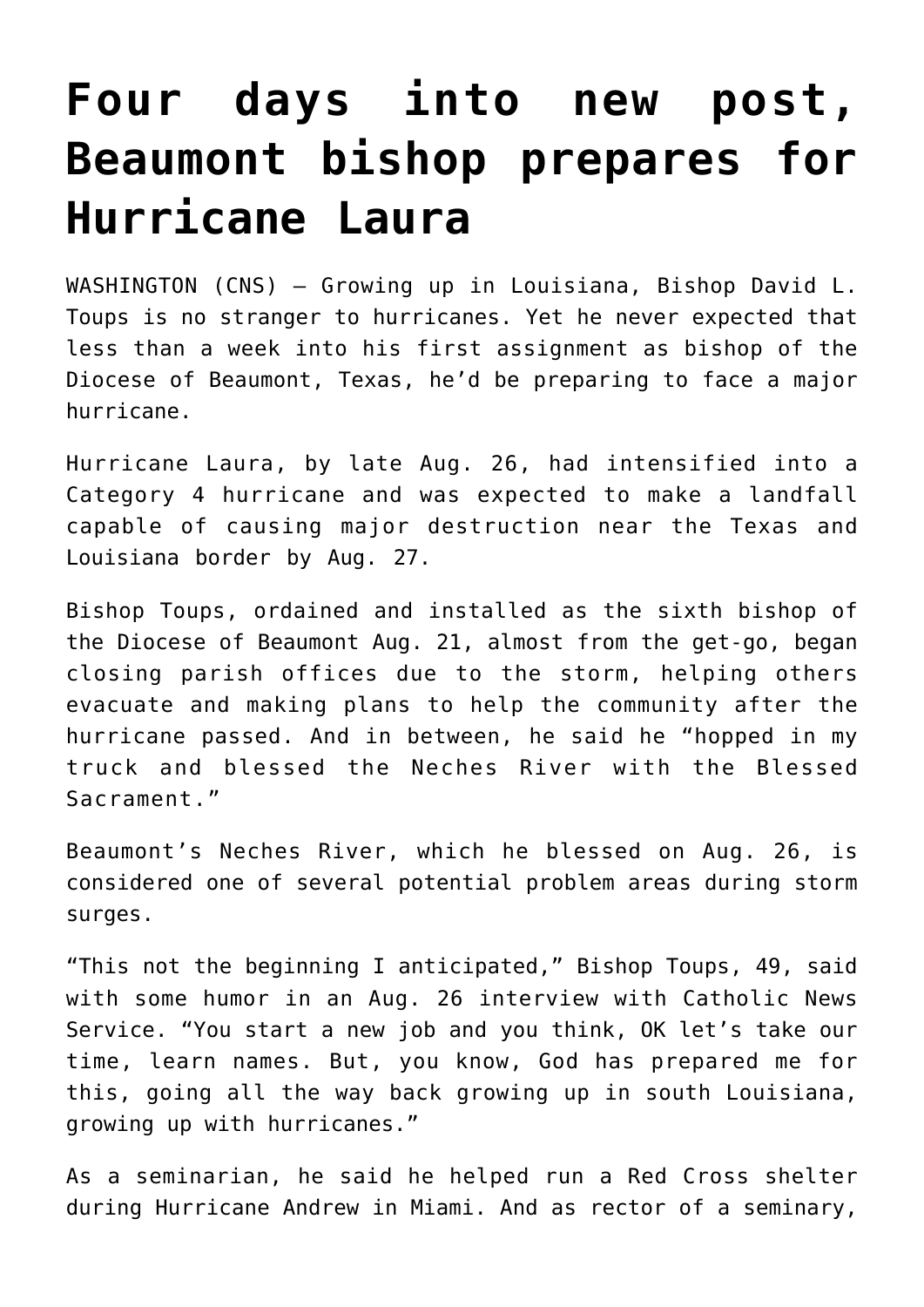he also helped others prepare for major storms. Plus, the Beaumont Diocese already had a "wonderful procedure of preparing parishes," he said, having contractors on call to help after storms and a system to prepare major staging areas to help the community after the hurricane passes.

The bishop has prepared a makeshift "home" in his new office on the second floor of the diocese's pastoral center, a "sturdy building" on high ground. A pair of rubber boots is at the foot of what looks to be an inflatable bed in a photo the diocese posted on its Facebook page.

"Notice the boots at the end of my air mattress, I was hoping to wear leather boots before I wore rubber boots!" he said. "These boots will hopefully allow me to navigate between the pastoral center and the Cathedral Basilica."

Even as he continues to prepare the diocese, checking in on priests and religious and lay staffers who've had to evacuate, he's continued to pray the Divine Mercy Chaplet at 3 p.m. Central Time, which is livestreamed, along with daily Masses via Facebook.

"Let us remember especially in our prayers our first responders, essential workers, and all others who have not been able to evacuate the threatened areas," the diocese said in the post. "Bishop Toups is also asking for prayers for our local and national media that remain in harm's way in order to provide us with information."

Of staying in Beaumont instead of evacuating, he explained on Facebook that it was done to "allow me to communicate more quickly with our parishes in the 9-county area and to give our faithful a sense of unity with each other knowing their shepherd is here and available. Knowing that I am here each day praying for them." He said he wanted to offer hope and comfort to those who could not evacuate because of their essential work or because of health reasons.